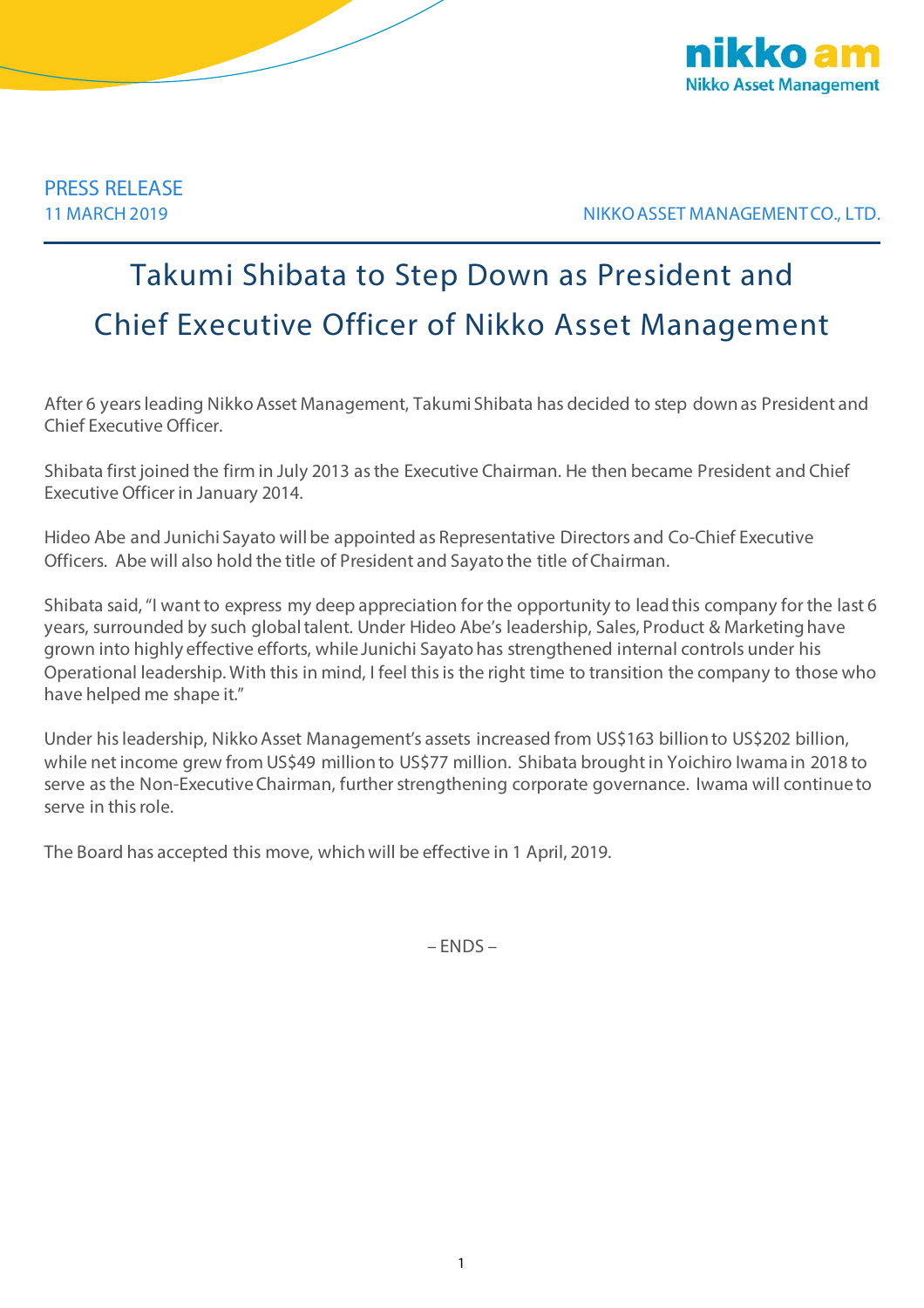

## About Nikko Asset Management

With US\$202 billion\* under management, Nikko Asset Management is one of Asia's largest asset managers, providing highconviction, active fund management across a range of Equity, Fixed Income, Multi-Asset and Alternative strategies. In addition, its complementary range of passive strategies covers more than 20 indices and includes some of Asia's largest exchange-traded funds (ETFs).

Headquartered in Asia since 1959, the firm represents nearly 200<sup>\*\*</sup> investment professionals and over 30 nationalities across 11 countries. More than 300 banks, brokers, financial advisors and life insurance companies around the world distribute the company's products.

The investment teams benefit from a unique global perspective complemented by the firm's historic Asian DNA, striving to deliver consistent excellence in performance. The firm also prides itself on its progressive solution-driven approach, which has led to many innovative funds launched for its clients.

For more information about Nikko Asset Management and to access its investment insights, please visit the firm's [homepage.](http://en.nikkoam.com/)

\* Consolidated assets under management and sub-advisory of Nikko Asset Management and its subsidiaries as of 31 December 2018.

\*\* As of 31 December 2018, including employees of Nikko Asset Management and its subsidiaries.

## Important Information

This document is prepared by Nikko Asset Management Co., Ltd. and/or its affiliates (**Nikko AM**) and is for distribution only under such circumstances as may be permitted by applicable laws. This document does not constitute investment advice or a personal recommendation and it does not consider in any way the suitability or appropriateness of the subject matter for the individual circumstances of any recipient. This document is for information purposes only and is not intended to be an offer, or a solicitation of an offer, to buy or sell any investments or participate in any trading strategy. Moreover, the information in this material will not affect Nikko AM's investment strategy in any way. The information and opinions in this document have been derived from or reached from sources believed in good faith to be reliable but have not been independently verified. Nikko AM makes no guarantee, representation or warranty, express or implied, and accepts no responsibility or liability for the accuracy or completeness of this document. No reliance should be placed on any assumptions, forecasts, projections, estimates or prospects contained within this document. This document should not be regarded by recipients as a substitute for the exercise of their own judgment. Opinions stated in this document may change without notice.

In any investment, past performance is neither an indication nor guarantee of future performance and a loss of capital may occur. Estimates of future performance are based on assumptions that may not be realised. Investors should be able to withstand the loss of any principal investment. The mention of individual stocks, sectors, regions or countries within this document does not imply a recommendation to buy or sell.

Nikko AM accepts no liability whatsoever for any loss or damage of any kind arising out of the use of all or any part of this document, provided that nothing herein excludes or restricts any liability of Nikko AM under applicable regulatory rules or requirements.

All information contained in this document is solely for the attention and use of the intended recipients. Any use beyond that intended by Nikko AM is strictly prohibited.

**Japan:** The information contained in this document pertaining specifically to the investment products is not directed at persons in Japan nor is it intended for distribution to persons in Japan. Registration Number: Director of the Kanto Local Finance Bureau (Financial Instruments firms) No. 368 Member Associations: The Investment Trusts Association, Japan/Japan Investment Advisers Association/Japan Securities Dealers Association.

**United Kingdom and rest of Europe:** This document constitutes a financial promotion for the purposes of the Financial Services and Markets Act 2000 (as amended) (FSMA) and the rules of the Financial Conduct Authority (the FCA) in the United Kingdom (the FCA Rules). This document is communicated by Nikko Asset Management Europe Ltd, which is authorised and regulated in the United Kingdom by the FCA (122084). It is directed only at (a) investment professionals falling within article 19 of the Financial Services and Markets Act 2000 (Financial Promotions) Order 2005, (as amended) (the Order) (b) certain high net worth entities within the meaning of article 49 of the Order and (c) persons to whom this document may otherwise lawfully be communicated (all such persons being referred to as relevant persons) and is only available to such persons and any investment activity to which it relates will only be engaged in with such persons.

United States: This document is for information purposes only and is not intended to be an offer, or a solicitation of an offer, to buy or sell any investments. This document should not be regarded as investment advice. This document may not be duplicated, quoted, discussed or otherwise shared without prior consent. Any offering or distribution of a Fund in the United States may only be conducted via a licensed and registered broker-dealer or a duly qualified entity. Nikko Asset Management Americas, Inc. is a United States Registered Investment Adviser. **Singapore:** This document is for information only with no consideration given to the specific investment objective, financial situation and particular needs of any specific person. You should seek advice from a financial adviser before making any investment. In the event that you choose not to do so, you should consider whether the investment selected is suitable for you. This publication has not been reviewed by the Monetary Authority of Singapore. Nikko Asset Management Asia Limited is a regulated entity in Singapore.